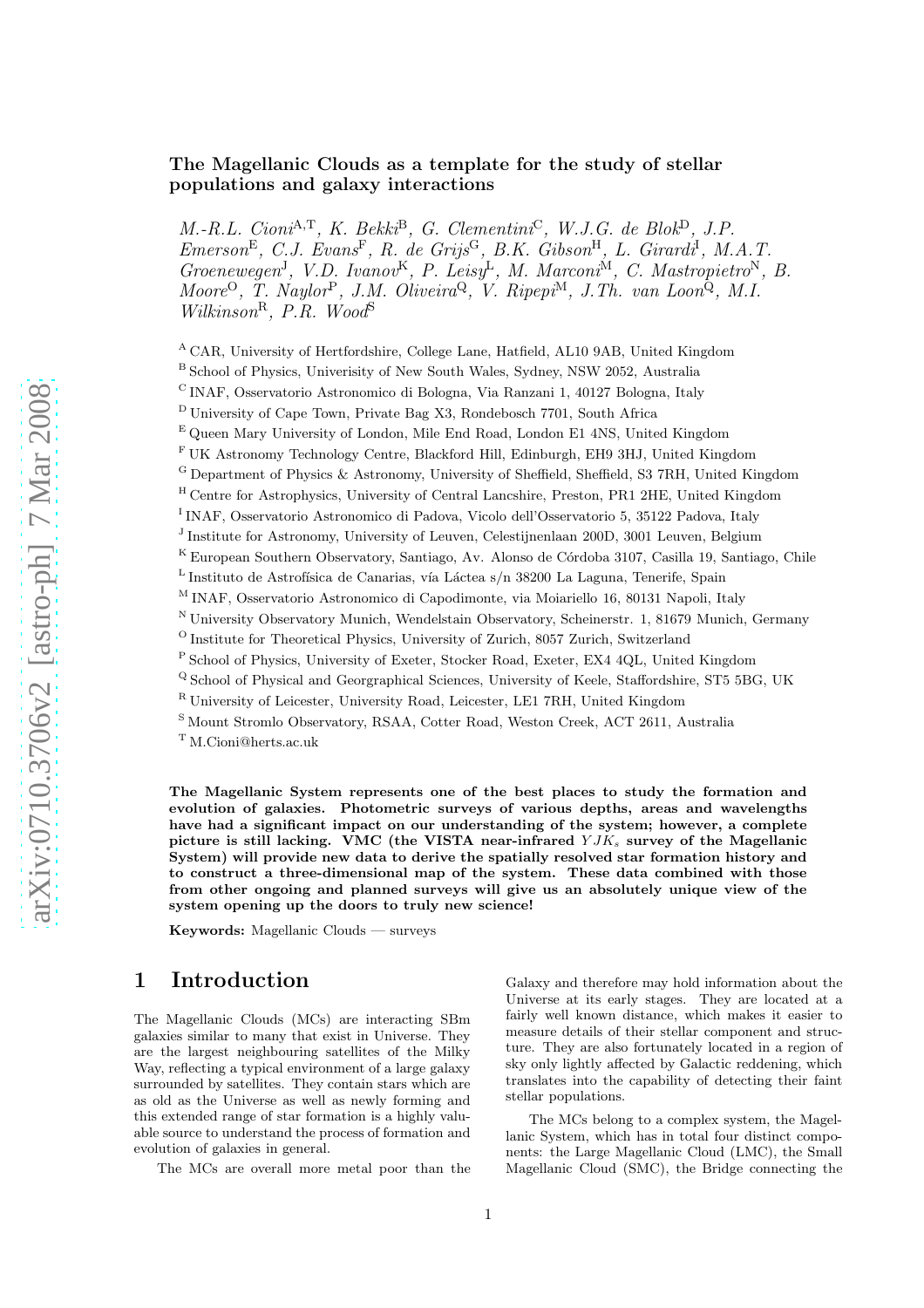two Clouds and the Stream attached to the SMC. The latter two are predominantly formed of gas and are of tidal origin.

# 2 A near-infrared view of the Magellanic Clouds

The evolved stellar population of the Magellanic Clouds is best studied in the near-infrared window. At these wavelengths luminous giant stars: asymptotic giant branch (AGB) stars and upper red giant branch (RGB) stars have been detected in large numbers across the galaxies by wide-field surveys like DENIS and 2MASS.

These surveys have shown that the number density distribution of these stars traces the morphology and structure of the galaxies. The ratio between C-rich (or C-type) and O-rich (or M-type) AGB stars, (the C/M ratio) is an indicator of the iron abundance ([Fe/H]); the relation between these two quantities has been calibrated using homogeneous observations of AGB stars in various galaxies of the Local Group [\(Battinelli & Demers](#page-7-0) [2005](#page-7-0)). The distinction between the two AGB types depends on the stellar surface chemistry that can be dominated either by carbonaceous or silicate molecules. These molecules are responsible for the opacity directly affecting broad-band colours; C-rich AGB stars populate a large range of  $J - K_s$  colours a narrow range of  $K_s$  magnitudes contrary to O-rich AGB stars. The  $K<sub>s</sub>$  magnitude distribution of AGB stars, interpreted using appropriate theoretical models, is a simple indicator of the mean age and metallicity of the underlying stellar population showing considerable inhomogeneities across both galaxies. These results are described in more detail below.

## 2.1 The structure of the LMC

The distribution of AGB stars (Fig. [1\)](#page-1-0), regardless of their spectral type, shows a smooth outer elliptical structure embedding a thick bar and protuberances emerging from it, hinting at the existence of spiral arms [\(Cioni, Habing, & Israel 2000](#page-7-1)).

By selecting AGB stars in a narrow range of colours, their mean luminosity will trace distances across the structure of the galaxy. In fact, this method allowed us to derive the orientation of the LMC in the sky, providing accurate measurements of the inclination and the position angle [\(van der Marel & Cioni 2001](#page-7-2)).

### 2.2 The C/M across the LMC

The distribution of the C/M ratio across the LMC (Fig. [2\)](#page-2-0) shows clearly the existence of the classical metallicity gradient which is present in many galaxies: the iron abundance is higher in the centre and decreases more or less radially outwards [\(Cioni & Habing](#page-7-3) [2003](#page-7-3)). This trend has subsequently been confirmed using RGB stars [\(Alves 2004](#page-7-4)).



<span id="page-1-0"></span>Figure 1: Distribution of AGB star counts across the LMC. Contours are at 3, 5, 10, 20, 30, 50, 100, 150 per 0.04 deg<sup>2</sup> [\(Cioni, Habing, & Israel 2000\)](#page-7-1).

## 2.3 The  $K_s$  method

The  $K_s$  magnitude distribution of AGB stars holds important information on the metallicity and age of the overall stellar population. In particular, the observed magnitude distribution of C-rich and O-rich AGB stars can be interpreted using theoretical distributions constructed using stellar evolutionary models spanning a range of metallicity and age parameters. First, it is necessary to isolate the AGB component from other stellar components such as foreground stars or stars at other stages of evolution. This is done using the near-infrared colour-magnitude diagram  $(J - K_s, K_s)$ . The same selection criteria are applied to synthetic diagrams obtained from stellar evolutionary models. Then, the resulting observed and theoretical samples are compared to identify the one that best represents the stellar population in the selected area (Fig. [3\)](#page-2-1).

The study of the MCs using this technique with theoretical models from the Padova group [\(Girardi et al.](#page-7-5) [2000](#page-7-5); [Bertelli et al. 1994](#page-7-6); [Marigo, Giradi, & Bressan](#page-7-7) [1999](#page-7-7)) is presented in [Cioni et al. \(2006a](#page-7-8)[,b\)](#page-7-9). The authors showed that the star formation rate derived from localised regions within the galaxies does not apply to the galaxies as a whole but inhomogeneities in both metallicity and mean age are clearly present. This result is free from systematic differences that may occur because of the specific stellar models adopted.

### 2.3.1 The LMC mean age and metallicity

The stellar population across the LMC appears younger in the East than in the West. The bar has a composite stellar population and does not show up in the maps of mean age and metallicity. These maps have been corrected for the orientation of the LMC in the sky and for foreground, but not differential, reddening.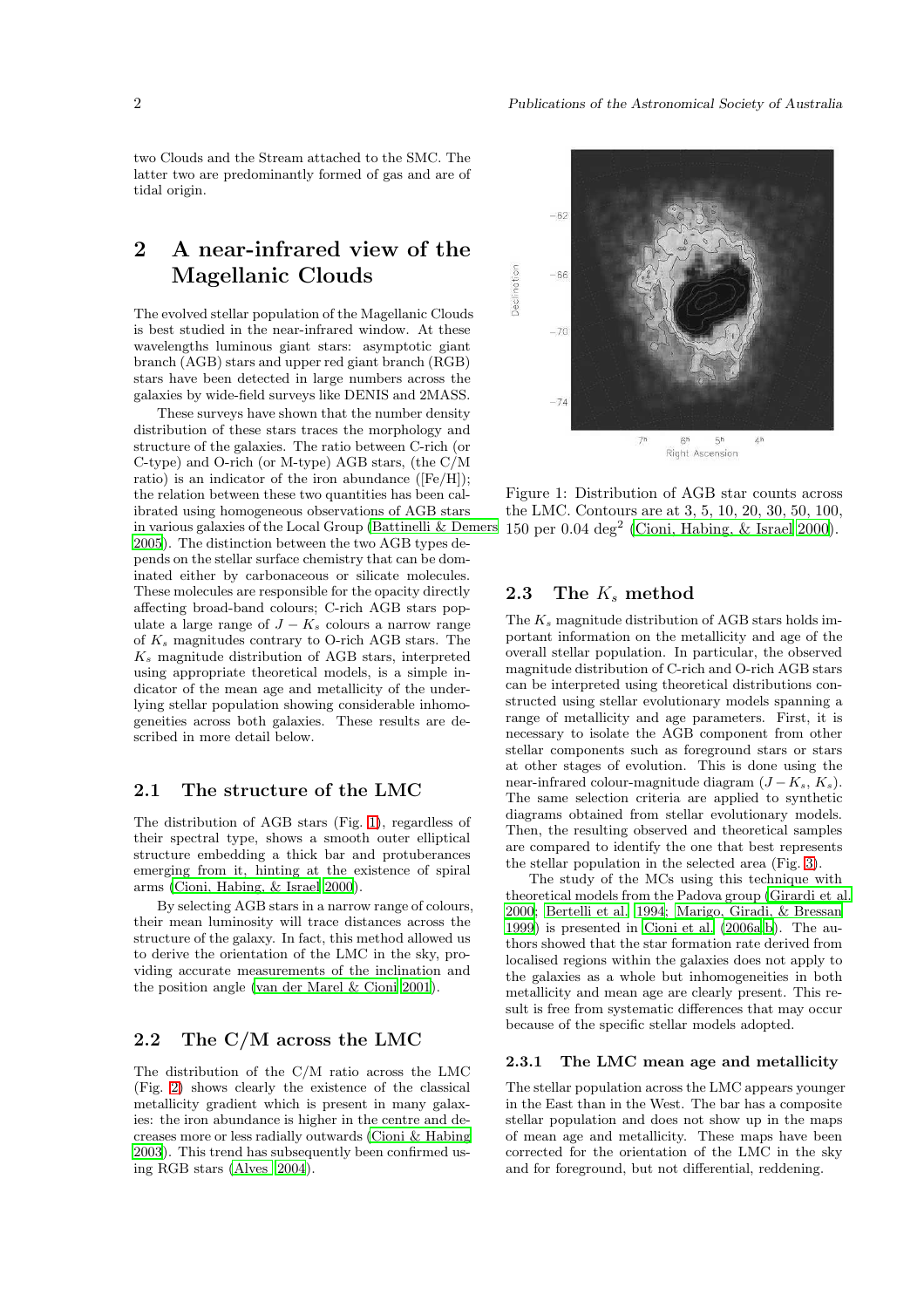

<span id="page-2-0"></span>Figure 2: C/M ratio distribution across the LMC. Contours are at: 0.1, 0.25, 0.4, 0.55 per 0.04 deg<sup>2</sup> [\(Cioni & Habing 2003](#page-7-3)).



<span id="page-2-1"></span>Figure 3: Observed magnitude distribution of C and M stars (histograms) compared with theoretical distributions (continuous lines) in a given region of the LMC [\(Cioni et al. 2006a](#page-7-8)).

The C/M ratio traces well the distribution of metallicity obtained from the  $K_s$  method confirming the validity of the C/M ratio as an indicator of [Fe/H]. There is a region North-East of the centre where the metallicity is high, as well as in an outer ring-like structure extending from the South to the West. While the first region probably corresponds to a place with active star formation, the latter might be affected by a low number statistics or by the size of the bins adopted to construct  $K_s$  histograms. In fact, the distribution of the C/M ratio derived in smaller bins (Fig. [2\)](#page-2-0) shows clearly a metal poor ring around the LMC which surrounds a region where the metal content is higher. This substructure is washed out by larger bins necessary to obtain a statistically significant  $K_s$  magnitude distribution for both C-rich and O-rich AGB stars [\(Cioni et al.](#page-7-8) [2006a](#page-7-8)).

#### 2.3.2 The SMC mean age and metallicity

The distribution of metallicity across the SMC as a function of age shows a very interesting pattern, perhaps associated with the propagation of star formation throughout time. A region of high metallicity is located South-East of the galaxy centre and corresponds to a mean age of 2 Gyr. Going back in time this region moves clockwise to the West, leaving the centre of the galaxy metal poor and with very little variation [\(Cioni et al. 2006b\)](#page-7-9), Fig. [4.](#page-2-2)



<span id="page-2-2"></span>Figure 4: Clockwise from the top left: distribution of the metallicity that corresponds to the maximum probability for a star formation rate equivalent to a mean age of: 2.0, 3.9, 6.3, 8.7 and 10.6 Gyr for C stars across the SMC. Contours are at: 0.7, 0.8, 0.9, 0.94 and 0.98 expressed in terms of Z [\(Cioni et al. 2006b](#page-7-9)).

A similar ring-like feature traced by high metals was also detected by [Harris & Zaritsky \(2004\)](#page-7-10) in their analysis of the MCs Photometric Survey database. They found that this substructure corresponds to a stellar population of about 2.5 Gyr old either originating from a gas rich merger or awaiting the subsequent inward propagation of star formation.

## 2.4 Origin of inhomogeneities

Inhomogeneities of metallicity and age are, according to [Bekki & Cioni \(2007](#page-7-11)), fossil records of clumpy pasts of galaxies. This means that stars form in clumps and each clump has an age and a metallicity. If clumps are smaller than  $10^7$  M<sub>☉</sub> then they dissolve to form the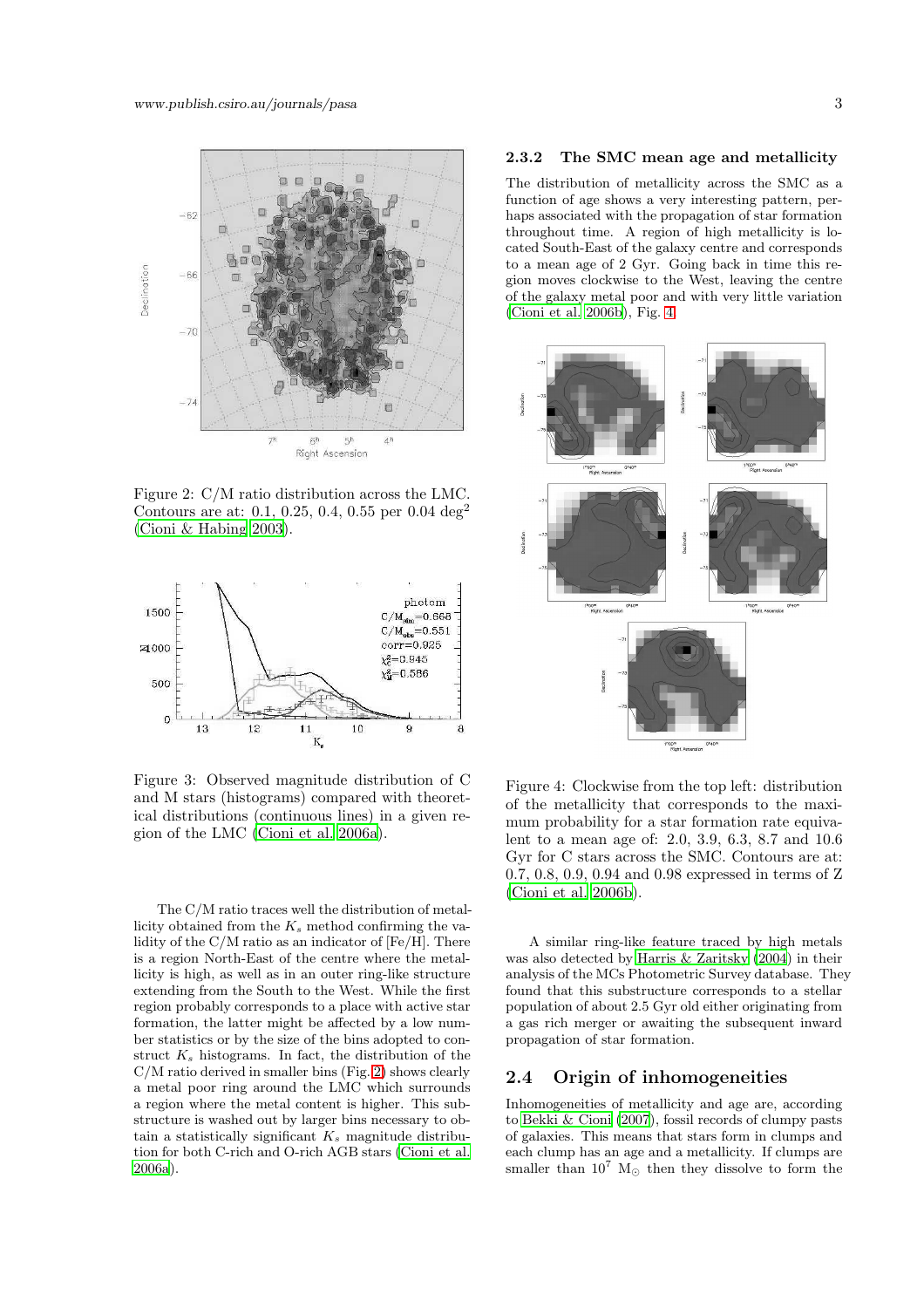field stellar population. On the contrary, if clumps are larger then they keep their identity and will form stable structures like galaxy cores and bars. From what the  $K_s$  method has shown us, it is possible to isolate regions in a galaxy that can be associated with a dominant mean age and metallicity suggesting that most of the population there originates from a given clump or from a combination of clumps which differs from the combination that was present in another spatially different region.



Figure 5: Distributions of stars originating from different stellar clumps projected onto the  $x - z$ plane for different tidal interaction models tracing each a different arc; for a colour figure see [\(Bekki & Cioni 2007\)](#page-7-11).

### 2.5 What is missing?

A complete picture of a galaxy is given by the age, metallicity and motion of all constituents at a given place. To obtain these we need to observe all objects (stars, dust and gas) and we need sophisticated theoretical models that convert observables into physical properties (e.g. age, metallicity).

The  $K_s$  method, however, provides only average values of the age and metallicity. The latter is also measured somewhat more accurately by the C/M ratio. What is needed are absolute values and to obtain those we need either new observations or, if applicable, more sophisticated analysis techniques and a large effort to develop new theoretical models that include and are able to reproduce all observational details.

The kinematics is certainly a fundamental aspect which will not be discussed in more detail in this paper. A knowledge of the full chemistry is also fundamental, this is not limited to the iron abundance discussed here but also to the abundance of other elements such as  $\alpha$ elements which play a major role in the evolution of stars and galaxies.

A knowledge of the structural parameters of galaxies plays an important role in understanding the distribution of its stellar content. It is not always easy to disentangle the effect due to distance and that due to stellar populations from an observed magnitude shift, especially in galaxies of a moderate size.

# 3 The VISTA Public Survey of the Magellanic System

The VISTA public survey of the Magellanic System (VMC), lead by Cioni, is the result of an international collaboration of astronomers working in 9 different countries, but most of them are in the United Kingdom and Italy. We have prepared a Public Survey proposal to use the newly developed VISTA telescope with its infrared camera [\(Emerson, McPherson, & Sutherland](#page-7-12) [2006](#page-7-12)) to obtain unique observations of the Magellanic System that will considerably improve our understanding of its formation and evolution and could be used as a template for the study of galaxy evolution in general.

VMC is one of 6 public surveys approved by the European Southern Observatory; one of two targeting resolved stellar populations. For details about VISTA public surveys check the recent publication by [Arnaboldi et](#page-7-13) al. [\(2007\)](#page-7-13).

## 3.1 VISTA

The VISTA telescope is the premier infrared survey instrument for the foreseeable future. The 4-m telescope is located at the excellent Chilean site of Paranal. The 16 2048×2048 pixel detectors in the camera cover from 0.82 to 2.3 micron in wavelength via (seven) broad and narrow band filter sets. The pixel size is 0.339′′ with an instrument point spread function of 0.51′′ .

In order to cover homogeneously an area of sky observations will be offset to fill in the gaps among the detectors. These amount to  $95\%$  in the x direction and  $47.5\%$  in the y direction. In particular, a minimum number of six offsets will cover  $1.65 \text{ deg}^2$  where each pixel will be observed at least twice.

More details about telescope and camera can be found at [http://www.vista.ac.uk/.](http://www.vista.ac.uk/)

### 3.2 VMC observing strategy

VISTA observations of the Magellanic System will be obtained in three filters:  $Y$ ,  $J$  and  $K_s$ . A total area of  $184 \text{ deg}^2$  will be covered during five years; the survey is expected to begin in the fall of 2008. In detail, 116  $\deg^2$  will cover the LMC, 45  $\deg^2$  the SMC, 20  $\deg^2$  the Bridge and  $3 \text{ deg}^2$  the Stream (Fig. [6\)](#page-4-0). Observations will be obtained in service mode when the observing conditions necessary to meet the survey goals are met. In practice, the most crowded regions like the bars of each galaxy will be observed when the seeing is  $\sim 0.6''$ while less populous and outer regions will be observed with a seeing of  $0.8 - 1.0$ ".

The sensitivity that the VMC survey will reach is going to match existing observations at optical wavelengths and will also constitute their unique near-infrared counterpart. These limits, for  $S/N=10$ , are:  $Y = 21.9, J = 21.4$  and  $K_s = 20.3$  mag. The expected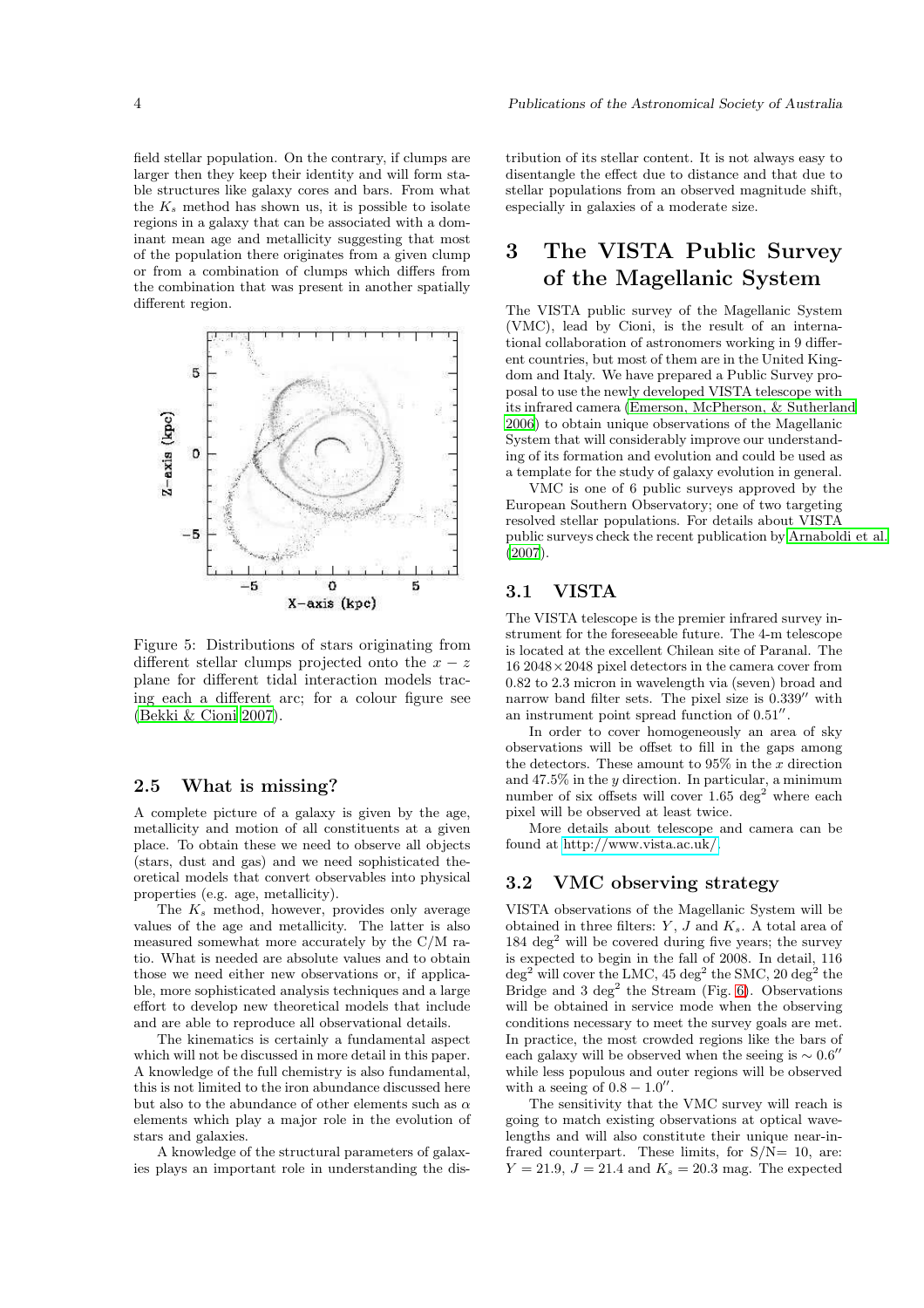

<span id="page-4-0"></span>Figure 6: Distribution of VISTA tiles across the Magellanic System. Underlying small dots indicate the distribution of C stars, clusters and associations while thick dots show the location of observations to be performed with the VLT Survey Telescope in the optical domain.

efficiency of VMC observations is  $\sim 80\%$ , but this may change after telescope first light. To accumulate sufficient integration time to reach the aforementioned sensitivity the plan is to acquire one epoch at each filter during a given night and to accumulate two subsequent epochs in Y and J as well as 11 epochs in  $K_s$ during the same semester for a given field (a tile).

### 3.3 VMC science goals

The main VMC science goals are the determination of the spatially resolved star formation history and metallicity evolution across the Magellanic System, the three-dimensional geometry of the system and the age dependency (empirical and theoretical) as well as the search for substructures like new clusters and streams.

The sensitivity of VMC will allow us to employ different indicators to meet the major science goals. In particular, the survey will reach sources 6 mag fainter compared to the 2MASS and DENIS surveys, currently broadly used to study the stellar content of the Magellanic Clouds as a whole. These surveys despite covering both galaxies homogeneously do reach only upper red giant branch stars. VMC will include the entire red giant branch population, short period variables and in particular old RR Lyrae stars, down to the oldest turnoff stars. Simulations show that this is the required sensitivity to determine the age of the stellar populations with a resolution of 0.2 dex with 20% errors.

The geometry of the system will be measured using the luminosity of red clump stars, the period-luminosity (PL) relation of RR Lyrae stars and Cepheids and using standard candles in clusters. All these indicators are not free from problems but we expect to produce a convincing measurement by combining their results.

#### 3.3.1 Star formation history

Information about the star formation history (SFH) of the LMC has been derived from the study of many relatively small regions located in the outer and inner disk as well as along the bar. In the SMC, apart from the comprehensive study by [Harris & Zaritsky \(2004](#page-7-10)), which does not probe the outer structure, there have been considerably fewer (and less detailed) observations of the field and cluster stellar populations than in the LMC. Using VMC data the distribution of field stars in different phases of evolution will be traced out to distances never yet explored. In particular we aim to sample the population of RGB stars because their behaviour is better understood and, because they are likely more metal poor and, they trace the tidally stripped parts of the galaxies and the extended halo component. Densities of different stellar objects are strongly correlated with the SFH.

The most powerful tool for quantitatively measuring the SFH in nearby galaxies is the analysis of colour-magnitude diagrams via objectives algorithms that search for the composite model that best fits the observations. A primary target of the VMC survey is to allow the SFH measurement in the Magellanic System with unprecedented accuracy and detail, via this kind of analysis. Figure [7](#page-5-0) shows a typical simulation for the LMC assuming the VMC targeted depth and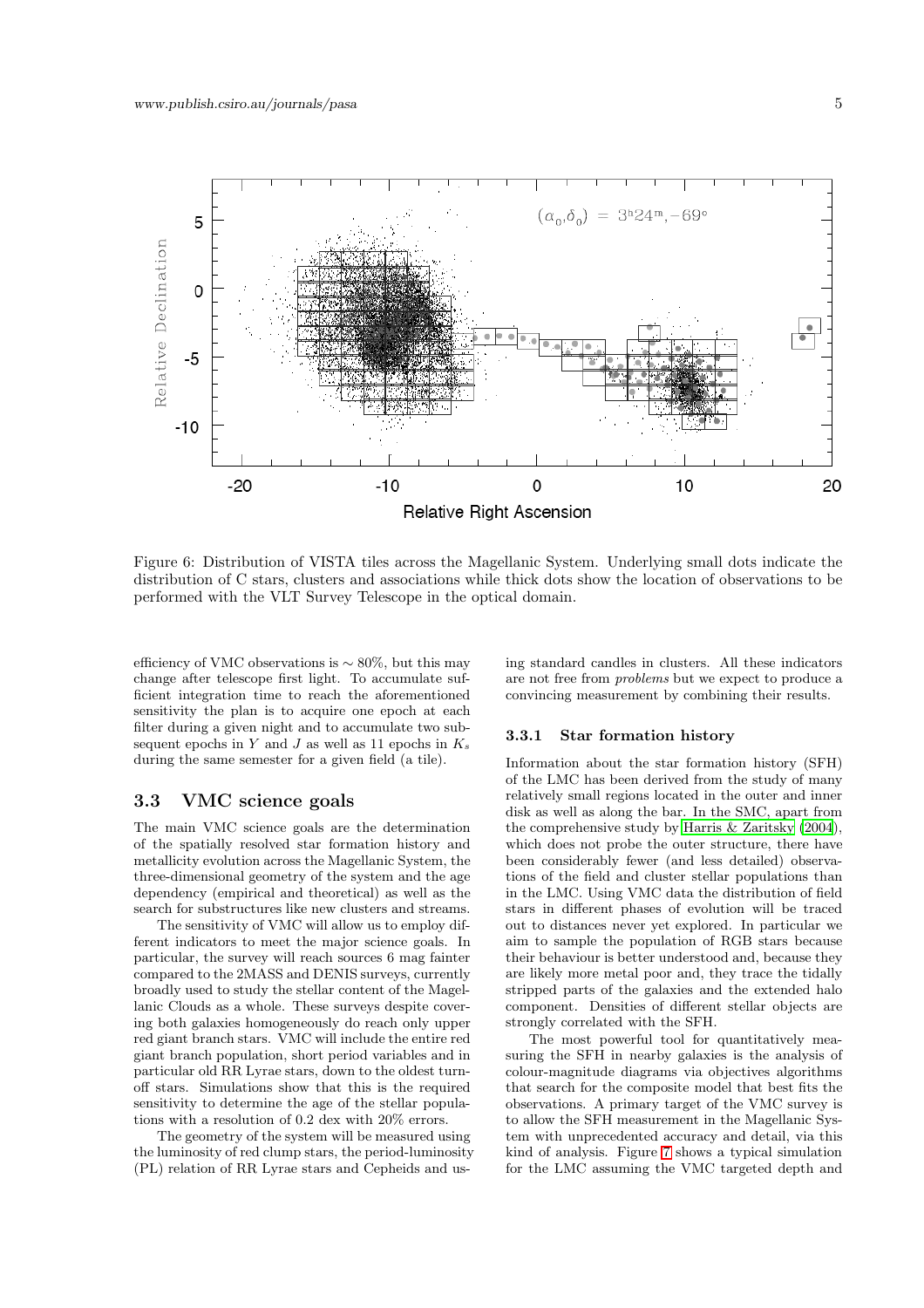

<span id="page-5-0"></span>Figure 7: Simulated colour-magnitude diagram for a 0.6 deg<sup>2</sup> LMC area with a known star formation history. The main sequence, the complete RGB, early-AGB and red clump stars are clearly visible; the Galactic foreground stars are mostly comprised in an almost vertical sequence red-wards of the majority of LMC stars.

an input SFH constant over the  $0.1 - 12$  Gyr range.

VMC data represent a unique, currently missing, counterpart for optical sources of similar depth, this will provide us with the ultimate understanding of the SFH across the system.

#### 3.3.2 Short-period variables

RR Lyrae stars trace the old  $(t > 10 \text{ Gyr})$  stellar component and follow a PL relation only in the K band [\(Longmore, Fernley, & Jameson 1986](#page-7-14)). Although it is weakly affected by evolutionary effects, spreads in stellar mass inside the instability strip, and uncertainties in the reddening correction, it does depend on metallicity; [Dall'Ora et al. \(2004](#page-7-15)) show the application of this relation to refine the distance to the Reticulum cluster in the LMC. The theoretical calibration of this relation relies strongly on the  $(V - K)$  colour. RR Lyrae stars in the MCs have  $K_s \approx 18.0 - 19.0$  mag and optical data of comparable sensitivity covering most of the LMC and the SMC from which to derive the period of the variation, are or will be available from microlensing surveys while similar data covering the Bridge will be obtained from STEP (Sec. [3.3.5\)](#page-6-0). Thus, it is of prime importance to measure the mean  $K_s$ -band magnitude of RR Lyrae stars with the VMC survey.

Cepheids are young or intermediate-age stars (100 Myr) which follow a much narrower PL relation in the  $K_s$  band than the corresponding optical relations and less affected by systematic uncertainties related to our knowledge of the reddening and metal content [\(Caputo, Marconi, & Musella 2000](#page-7-16)); the intrinsic accuracy of the PL-metallicity relation is  $\approx 0.05$  mag [\(Dall'Ora et al. 2004\)](#page-7-15). The observed properties of RR Lyrae and Cepheid stars will be compared with updated theoretical work based on nonlinear convective models of pulsating stars [\(Marconi et al. 2003\)](#page-7-17). For Cepheids, the application of theoretical PL and PLcolour relations to both near-infrared and optical data will allow us to evaluate self consistently distances, reddenings and metal abundances [\(Caputo, Marconi, & Ripepi](#page-7-18) [1999](#page-7-18); [Caputo et al. 2001\)](#page-7-19). Moreover, information on the SFH could be inferred from the application of theoretical period-age and period-age-colour relations [\(Marconi et al.](#page-7-20) [2006](#page-7-20)).

#### 3.3.3 Stellar clusters

Despite a wealth of detailed studies, e.g. [Holtzman et al.](#page-7-21) [\(1999\)](#page-7-21); [Harris & Zaritsky \(2004](#page-7-10)), it has not yet been firmly established whether the field star population has experienced the same, or a similar, SFH as the star cluster systems, e.g. [Hunter et al. \(2003\)](#page-7-22); [de Grijs & Anders](#page-7-23)  $(2006)$ ; Chandar, Fall, & Whitemore  $(2006)$ ; [Gieles, Lamers,](#page-7-25) & Prtegies [\(2007\)](#page-7-25); [de Grijs & Godwin \(2007\)](#page-7-26) in either of the Clouds. By combining their integrated photometry with resolved stellar population studies, the MC cluster system offers a unique chance to independently check the accuracy of age (and corresponding mass) determinations based on broad-band spectral energy distributions (BB-SEDs).

[Anders et al. \(2004](#page-7-27)) and [de Grijs & Anders \(2006\)](#page-7-23) developed a method that employs multiple passband observations to obtain simultaneously cluster ages, masses, metallicities and extinction values. Based on a minimum of well-chosen passbands, absolute ages were derived with a precision of 35% and relative ages to an order of magnitude better [\(de Grijs et al. 2005](#page-7-28)). Moreover, [Anders et al. \(2004\)](#page-7-27) concluded that to both constrain the cluster ages and their metallicities independently using BB-SEDs, one would require highquality photometry at both blue and red wavelengths. The requisite data quality at the reddest (near-infrared) wavelengths is lacking at present, yet its inclusion would allow us to (i) reach higher accuracy in the cluster age determinations (better than  $\sim 20\%$ , which would therefore lead to much firmer statistical and comparative conclusions regarding the cluster-field star connection, for instance) and (ii) as a consequence, minimise the occurrence of artefacts in our cluster age-dating techniques (sometimes referred to as 'chimneys'; see e.g. fig. 7 in [de Grijs & Anders \(2006\)](#page-7-23). In addition, by including near-infrared passbands we can constrain any metallicity and extinction variations much more precisely than by using optical data alone [\(Ivanov & Borissova](#page-7-29) [2002](#page-7-29); [Valenti, Ferraro, & Origlia 2004](#page-7-30)).

Wide-field VMC data will produce a complete census of the cluster population (both the optically visible and the embedded clusters and associations) that will allow us to draw statistically robust conclusions; we will properly compare spatial differences within the Clouds and possibly – for the first time – strongly constrain the shape of the low-mass cluster mass function, see, e.g., [de Grijs & Godwin \(2007](#page-7-26)). This will provide the possibly best constraints on the evolution of the entire cluster mass function, and hence provide us with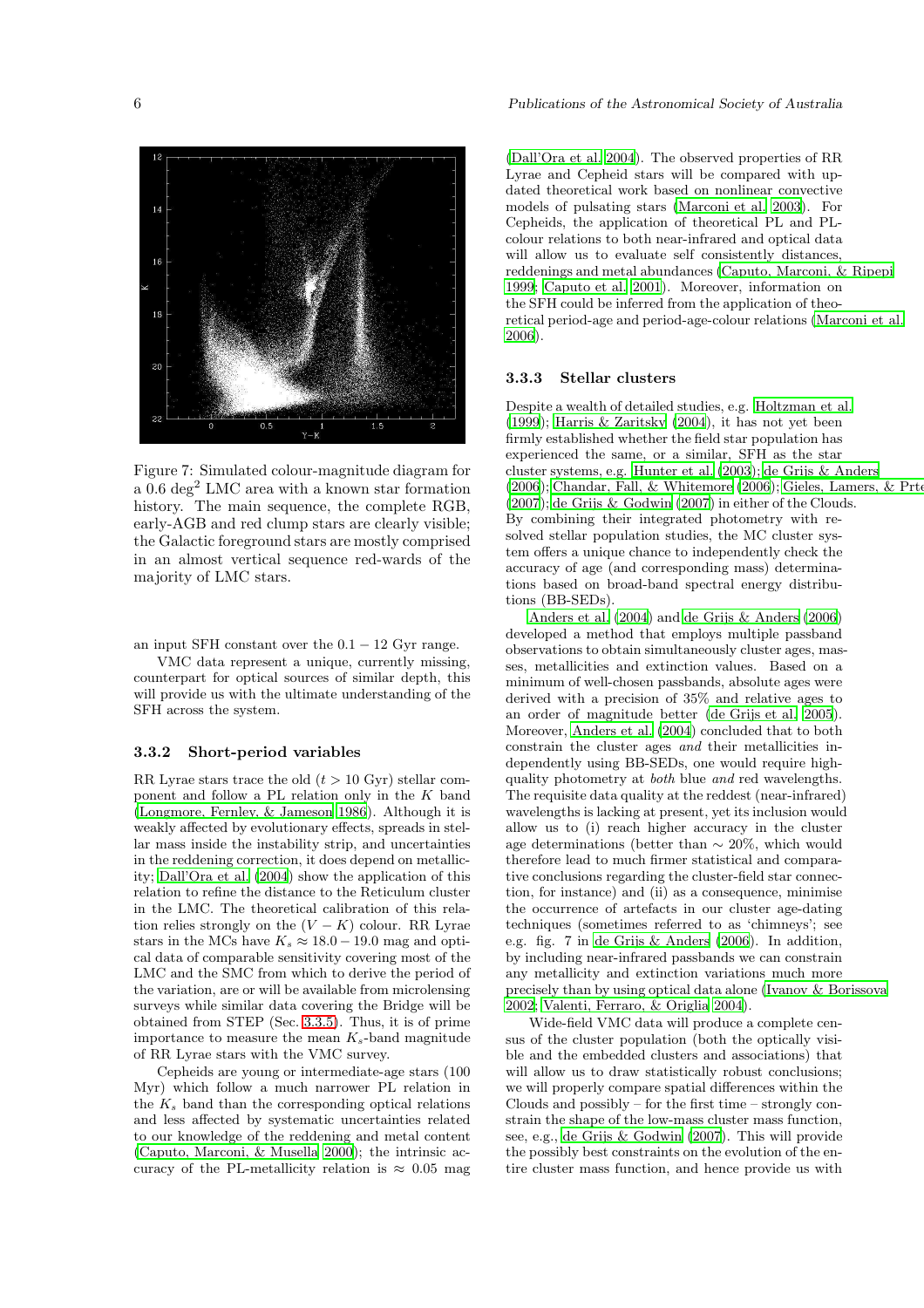a handle on the clusters' potential for longevity.

#### 3.3.4 Planetary Nebulae

The census of Planetary Nebulae (PNe) in the MCs is incomplete and biased. These objects trace the lowand intermediate-mass stellar evolution, are important extragalactic distance indicators and contribute to the replenishment of the interstellar medium with new elements out of which a new generation of stars may form. Deep wide-field VMC observations will allow us to uncover the missing number of PNe contributing to the study of their properties and of the properties of the host galaxy. A bi-product of this research will be the compilation of the Magellanic Extended Source Selection (MESS) catalogue.

PNe are recognized as emission line objects in particular of  $H\alpha$  and [OIII] but also of other elements. Bright central stars and nebulae in uncrowded regions of the MCs were imaged by the Hubble Space Telescope down to  $V \sim 25$  and by Spitzer in the midinfrared. In the near-infrared VMC will reach a comparable sensitivity. PN will be bright in  $K_s$  because of Br $\gamma$  emission and much fainter, if detected, in Y and  $J$  (continuum) compared to other emission line objects; Br $\gamma$  is less sensitive to reddening. The combination with deep optical imaging and spectroscopy will not only contribute to the selection and identification of new PNe but will resolve the ambiguity with HII regions, young stellar objects, SN remnants and background galaxies.

Recent observations have shown that the surface brightness of PNe is well correlated with size, the fainter PNe tend to be larger and current samples are highly incomplete at this level. Just the central  $25 \text{ deg}^2$  of the LMC have been surveyed by deep  $H\alpha$  observations and that has already tripled the number of previously known PNe. Observations of the SMC cover a larger area of the galaxy but are on average shallower. In addition, older objects are considerably undersampled, these are usually found out to large distances from the centre. The present data show a spatially and evolutionary biased sample of PNe which limits a complete understanding of this late evolutionary phase and a broad use of these objects (i.e. luminosity function, progenitors). Considering that the AGB population of the LMC and SMC define smooth elliptical structures covering areas of about 116 deg<sup>2</sup> and 45 deg<sup>2</sup>, respectively, there is plenty of room for new discoveries!

#### <span id="page-6-0"></span>3.3.5 Ancillary goals

There are other science topics that VMC will considerably contribute to. Those in which the team is directly involved are: the determination of the distance to the LMC (a reference for the distance scale in the Universe) with an unprecedented quality that will reduce by a factor of two current uncertainties; finding obscured massive stars and unreddened 1.5  $M_{\odot}$  premain sequence stars; determine the proper motion of the Magellanic Clouds by using VMC data alone over the five years of the survey, resulting in an accuracy of  $\sim$  0.05 mas/vr, or by combining VMC data with

2MASS data spanning a total time of about 15 years, reducing further the uncertainty in the measures. Finally, one of the most important aspects of VMC will be to provide targets for new follow-up observations using telescopes with a larger collecting areas like the Very Large Telescope (VLT).

### 3.4 VMC complementary surveys

The VMC data alone will be a valuable resource which aims to explain the Magellanic System but also to provide a highly valuable counterpart for stars detected by other means, building on the scientific value of the research each survey set out to produce. Among these complementary surveys are:

- EROS, OGLE and MACHO microlensing surveys that observed and/or are still observing extended areas centred on each MC periodically for/since several years allowing the characterisation and discovery of many short period variables such as RR Lyrae and Cepheids, these data will be used to measure the period of these variables while their mean  $K_s$  magnitude will be obtained by VMC, these period-magnitude relations will be used to trace the three-dimensional geometry of the MCs;
- SIRIUS and deep-2MASS are two near-infrared surveys of the MCs which will reach a magnitude fainter sources compared to the original 2MASS survey, these surveys have been completed very recently and will represent a step further in the study of near-infrared stellar populations in the MCs until the much deeper VISTA data will become available;
- SAGE and S3MC are two surveys currently ongoing from the Spitzer Space Telescope, they focus on obscured sources like embedded late-type stars and star forming regions in the MCs, many of these objects do not have a near-infrared counterpart and are too obscured to be detected at optical wavelength, this aspect severely limits their classification and study and VMC data will therefore be extremely valuable;
- MOSAIC is a deep optical survey of the outer MCs from  $7^\circ$  to  $20^\circ$  from the centre, the overlap with VMC data will be minimum but both surveys will be highly complementary;
- AKARI is a mid-infrared space telescope which is currently observing the MCs via an all sky survey but also via dedicated observations. These data, analogous to the Spitzer data, will characterise dusty sources for which VMC counterparts will prove highly useful.
- STEP is an optical survey of the SMC and the Bridge components of the Magellanic System to be performed with the VLT survey telescope (the VST), these data will provide unique periods for short period variables located in the Bridge and will also reach sources as faint as VMC will do across the SMC;